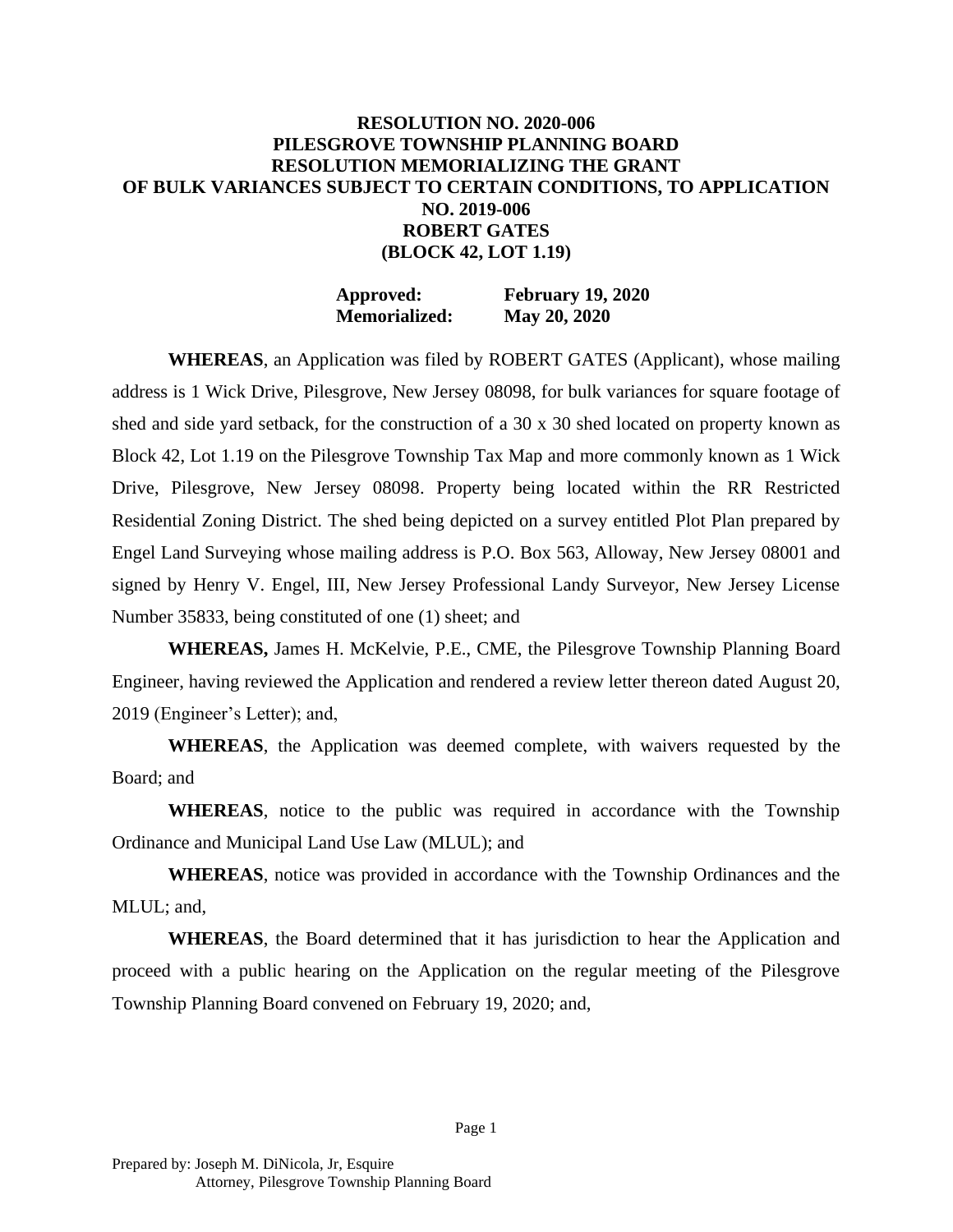**WHEREAS**, the Board heard testimony from the Applicant; and

**WHEREAS**, hearing the above testimony and representations, the Board made the following findings of fact:

- 1. The Property is in an RR Residential Zoning District. The Property is located at 1 Wick Drive, Pilesgrove, New Jersey 08098.
- 2. There is currently one dwelling and a one story shed on the Property.
- 3. The Applicant is requesting approval for the removal of the current shed and the construction of a 30 x 30 pole barn.
- 4. The Applicant is now requesting bulk variances as follows:
	- a. Square footage of shed 900 feet proposed, 300 feet permitted.
	- b. Side yard set-back 10 feet proposed, and 40 feet permitted.
- 5. It was testified by the Applicant that he needs the larger garage for additional storage space.
- 6. As it relates to the variances requested the Applicant testified to the following positive and negative criteria:
	- Positive: The purpose of the MLUL would be advance by this deviation from the zoning ordinance and the benefits from this deviation outweigh any detriment to the public good.
	- Negative: The garage installed would not be a detriment to the public good and would not substantiate impair the intent of the zoning ordinance.
- 7. The Board next reviewed the technical section of the Engineer's letter. The Applicant agreed to comply with all comments and requirements in the Engineer's letter subject to the Engineer's approval.

**BE IT THEREFORE RESOLVED** on this <u>equal</u> day of <u>equal</u>, 2020 by the Pilesgrove Township Planning Board, bulk variances for the construction of a one story pole barn as further depicted on the survey submitted is granted with the waivers requested, subject to the following conditions:

1. To comply with all comments and requirements contained in the Engineer's letter, subject to Engineer's satisfaction.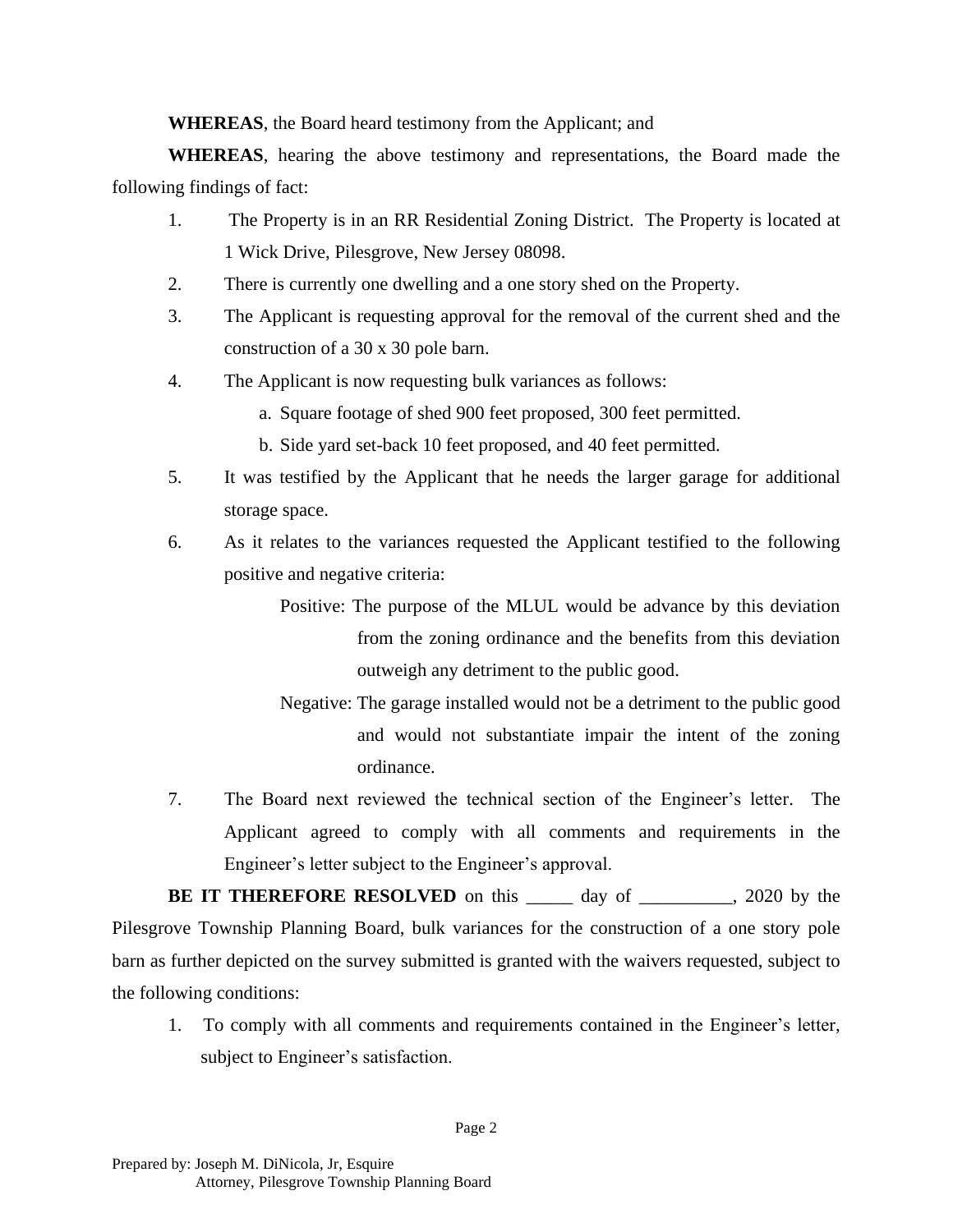- 2. To pay any and all required fee's which are due or may become due to the Township within seven (7) days notice thereof, including, but not limited to, settlement of any outstanding review escrow accounts.
- 3. Obtaining any and all other approvals for the proposed revisions that may be required by any governmental/regulatory body including, but not limited to the Salem County Planning Board. Applicant's engineer shall certify that said approvals have been received.

**BE IT FURTHER RESOLVED** that in the event the above caption and revisions are not satisfied within two (2) years from the date of the granted approval, the relief granted herein shall be denied retroactively to said approval date.

**BE IT FINALLY RESOLVED** that the Applicant is hereby placed on notice that:

- 1. The Applicant shall comply with all representations made during the hearing and all filed documents.
- 2. Applicant shall indemnify and hold the Board harmless from any and all claims of any kind which may result of any deficiency in the Application.
- 3. During construction Applicant shall correct any condition causing corrosion and/or negative effect upon the community wherein three (3) days' notice or any lesser time deemed required from or by the Township Engineer.
- 4. Applicant shall be responsible for locating the improvements in accordance with the ordinance and/or this Resolution. Same may be required by the retention of a professional land surveyor, engineer, etc. to ensure compliance with the Ordinance. Applicant expressly understands that the Township shall be responsible for locating the improvements and if same or not in compliance with the ordinance and/or this Resolution, Applicant shall be obligated to remove said non-confirmative improvements and re-locate them with in accordance with the zoning requirements or this resolution.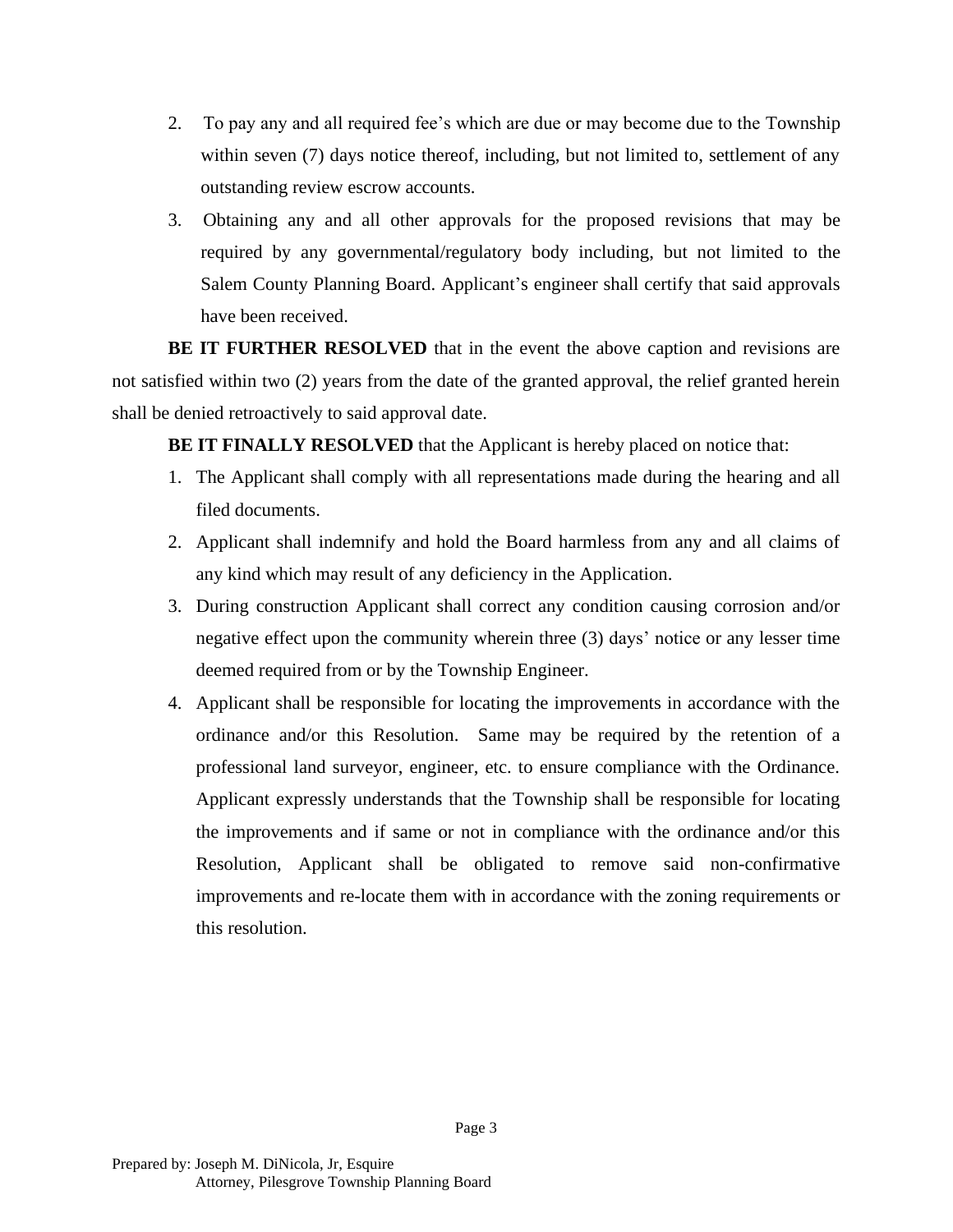- 5. Any additional site improvements or modifications to the approved plan require approval from the Pilesgrove Township Planning Board.
- 6. The Applicant shall comply with any and all ordinance and MLUL bond requirements.

## **PILESGROVE TOWNSHIP PLANNING BOARD**

**BY: \_\_\_\_\_\_\_\_\_\_\_\_\_\_\_\_\_\_\_\_\_\_\_\_\_\_\_\_\_\_\_\_\_\_\_\_\_**

**JEFFREY STRING, Chairperson**

**ATTEST:**

**RITA SHADE, Secretary**

**\_\_\_\_\_\_\_\_\_\_\_\_\_\_\_\_\_\_\_\_\_\_\_\_\_\_\_\_\_\_\_**